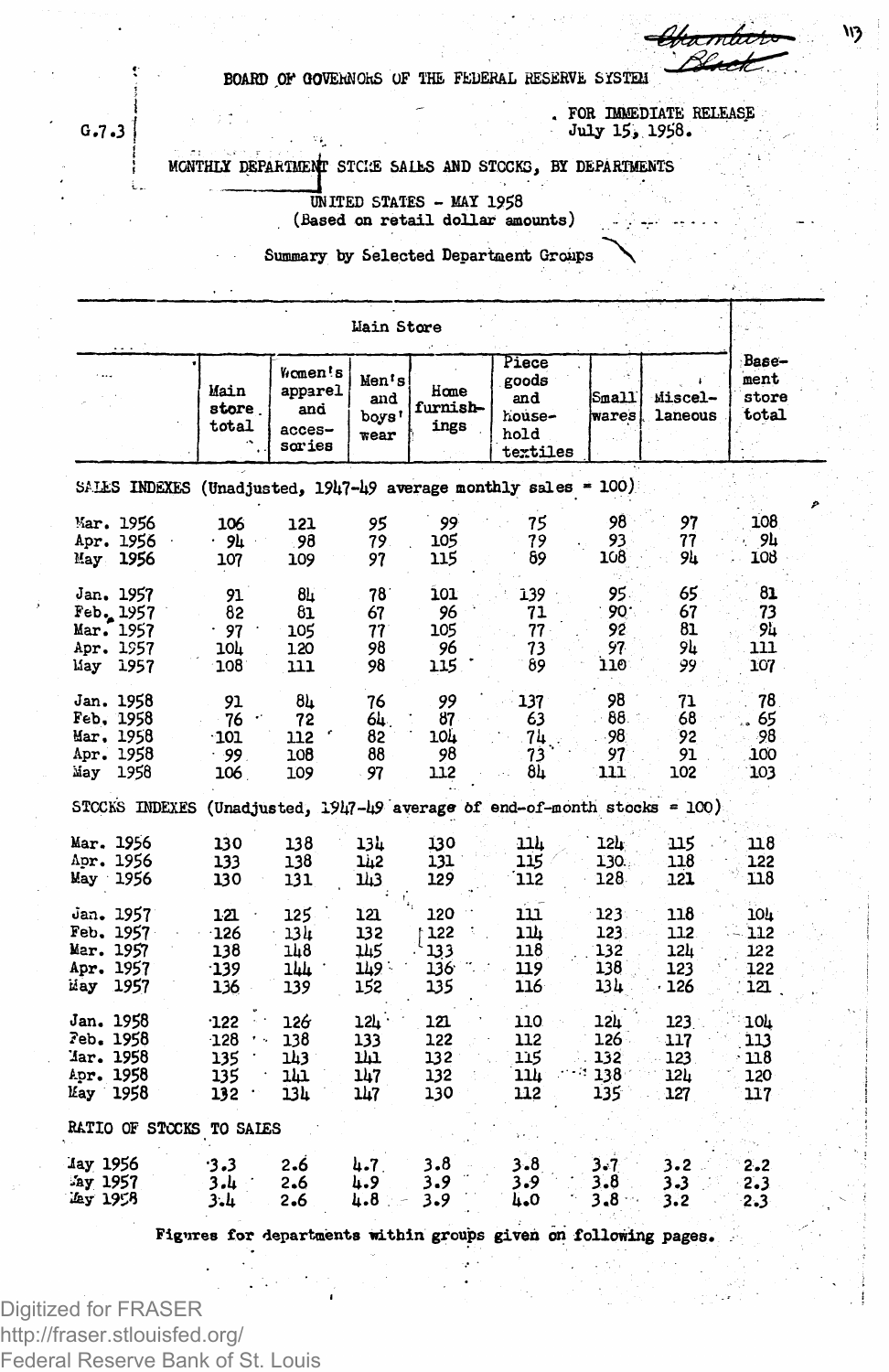Page 2

# MONTHLY DEPARTMENT STORE SALES AND STOCKS, BY DEPARTMENTS

## UNITED STATES - MAY

| <b>CONTRACTOR</b> CONTRACTOR                                  |                                                |                |                  |                                 |                 |                        |            |
|---------------------------------------------------------------|------------------------------------------------|----------------|------------------|---------------------------------|-----------------|------------------------|------------|
|                                                               |                                                |                |                  |                                 |                 | Unadjusted             |            |
|                                                               | Percentage change from<br>corresponding period |                |                  | hatic of<br>stocks to indexes   |                 |                        |            |
|                                                               |                                                |                |                  |                                 |                 | $(19h7 - h9)$          |            |
| Department                                                    |                                                | a year ago     | Stocks           | $_{\text{sales}}$ $\frac{1}{2}$ |                 | av.=100 <sup>2</sup> / |            |
|                                                               |                                                | Sales during   | $(end \space of$ |                                 |                 | Way                    |            |
|                                                               |                                                | period         | nonth)           | hay                             |                 | 1058 1957 Sales Stocks |            |
|                                                               |                                                |                | Mortune my + may |                                 |                 |                        |            |
| <b>GRAND TOTAL-entire store</b>                               | $-2$                                           | $-2$           | - 3              | $3.2 \t3.2$                     |                 |                        |            |
|                                                               | $-2$                                           | - 2            | - 3              | 3.4 3.4                         |                 | 106                    | 132        |
| <b>LAIN STORE TOTAL</b>                                       | $-5 - 4$                                       |                | - 3              | 4.03.9                          |                 | 84                     | 112        |
| PIECE COODS, HOUSEHOLD TEXTILES                               |                                                |                |                  |                                 | 3.6             | 63                     | 80         |
| Piece goods                                                   | - 5                                            | - 5            | - 6              | 3.6                             |                 | 54                     | 69         |
| Silks, velvets, synthetics                                    | - 1                                            | - 3            | - 7              | $3.5$ $3.7$                     |                 | 12                     | 64         |
| woolen yard goods                                             | -16                                            | - 8            | - 3              | 15.2 13.2                       |                 | 112                    | 113        |
| Cotton yard goods                                             | - 6                                            | - 3            | - 5              | $2 - 7$                         | 2.6             |                        |            |
|                                                               | - 6                                            | - հ            | - 3 -            | 4.1                             | 4.0             | 98                     | 128        |
| Household textiles                                            | - 5                                            | - 5            | o                | 4.7                             | 4.5             | 90                     | 118        |
| Linens and towels                                             | - 6                                            | 2<br>۰         | - և              | 3.6                             | 3.5             | 10h                    | 150        |
| Domestics-muslips, sheetings<br>Blankets, comforters, spreads | - 7                                            | - 3            | - 6              | 3.9                             | 3.8             | 104                    | 125        |
| <b>GRAIL WARES</b>                                            | + 1                                            | $+2$           | + 1              | 3.8                             | $3 - 8$         | ш                      | 135        |
|                                                               |                                                |                |                  |                                 |                 |                        |            |
| Laces, trimmings, embroideries,                               |                                                |                | - 2              | 4.2                             | 3.9             | 99                     | 132        |
| and ribbons                                                   | -10                                            | - 8<br>- 1     | $+2$             | $3 - 4$                         | $3 - 2$         | 127                    | 157        |
| Notions                                                       | - 7                                            |                | 0                | 3.3                             | 3.4             | 132                    | 130        |
| Toilet articles, drug sundries                                | + 5                                            | + 6            |                  |                                 |                 |                        |            |
|                                                               |                                                |                | O                | հ. 6                            | հ.6             | 105                    | ıш         |
| Silverware and jewelry                                        | $+1$                                           | O              | $-2$             |                                 | $6.6 \cdot 6.5$ | 88                     | 156        |
| Silverware and clocks                                         | - և                                            | 7              |                  | 2.5.                            | 2.8             | 120                    | 123        |
| Costume jewelry                                               | $+5$                                           | + 5            | - հ              | 8.3                             | 7.3             | 121                    | 180        |
| Fine jewelry and watches                                      | $-1$                                           | $-1$           | +13              |                                 |                 |                        |            |
|                                                               |                                                |                | - հ              | 5.9.                            | 6.0             | 6h                     | 105        |
| Art needlework                                                | $-1$                                           | + 1            | $\cdot$<br>$+2$  | 3.9                             | 3.9             | 97                     | 137        |
| Books and stationery                                          | $\div 1$                                       | $+2$           |                  | 3.6                             | 3.5             | 91.                    | 124        |
| Books and magazines                                           | - 1                                            | ٥              | + 4<br>$+2$      | 4.1                             | 4.1             | 99                     | פיוד       |
| Stationery                                                    | $+3$                                           | $+3$           |                  |                                 |                 |                        |            |
| WOMEN'S APPAREL AND ACCESSORIES                               | $-2$                                           | - 3            | – և              | 2.6                             | 2.6             | 109                    | 13h        |
|                                                               |                                                |                |                  | 3.3                             | 3.3             | 105                    | 140        |
| nomen's accessories                                           | - 2                                            | - 3 -          | - 2              |                                 | 2.3             | 118                    | 151        |
| Neckwear and scarfs                                           | - 8                                            | -9             | - 6              | 2.3<br>3.6                      | 3.6             | 52                     | 62         |
| Handkerchiefs                                                 | - 6                                            | 7              | - 6              |                                 | 1.2             | 72                     | 74         |
| Millinery                                                     | ٥                                              | - 7            | -10              | 1.1                             | հ.6             | 71                     | 86         |
| Women's and children's gloves                                 | ٥                                              | - 6            | - 7              | 4.2                             |                 | 156                    | 176        |
| Corsets and brassieres                                        | $+1$                                           | o              | - 1              | 2.9                             | 3.0             | 83                     | 130        |
| Women's, children's hosiery                                   | - 2                                            | - 1            | - 1              | 2.8                             | $2 - 8$         |                        |            |
| Underwear, slips, and negligees - - 7                         |                                                | - 6            | - 5              | 2.8                             | 2.7             | 99                     | 124<br>163 |
| Init underwear                                                | - 3                                            | - 5            | - 3              | 3.0                             | 3.0             | 128                    | ш          |
| Silk & muslin underwear, slips $-$ - 9                        |                                                | - 8            | - 5.             |                                 | $2.8 - 2.7$     | 88                     | 99         |
| Negligees, robes, loung. apparel - - 6                        |                                                | - 5            | - 9              | 1.9                             | 2.0             | 101                    |            |
| Infants' wear                                                 | $-1$                                           | - 3            | - 4              | 3.5                             | 3.6             | 93                     | 132        |
| Handbags, small leather goods                                 | $+2$                                           | $-1$           | - 4              | 2.1                             | $2 - 3$         | 126 -                  | 138        |
| Women's and children's shoes                                  | $+2$                                           | 0              | ٥                | 4.9                             | 5.0             | 128                    | 173        |
|                                                               | + 8                                            | ۰o             | + 1              | 5.8                             | 6.2             | 96                     | 175        |
| Children's shoes<br>Women's shoes                             | $+1$                                           | $\mathbf{0}$ . | ٥                | 4.7                             | 4.7             | 133                    | 172        |
|                                                               |                                                |                |                  |                                 |                 |                        |            |

Digitized for FRASER http://fraser.stlouisfed.org/ Federal Reserve Bank of St. Louis

 $-6.7.3$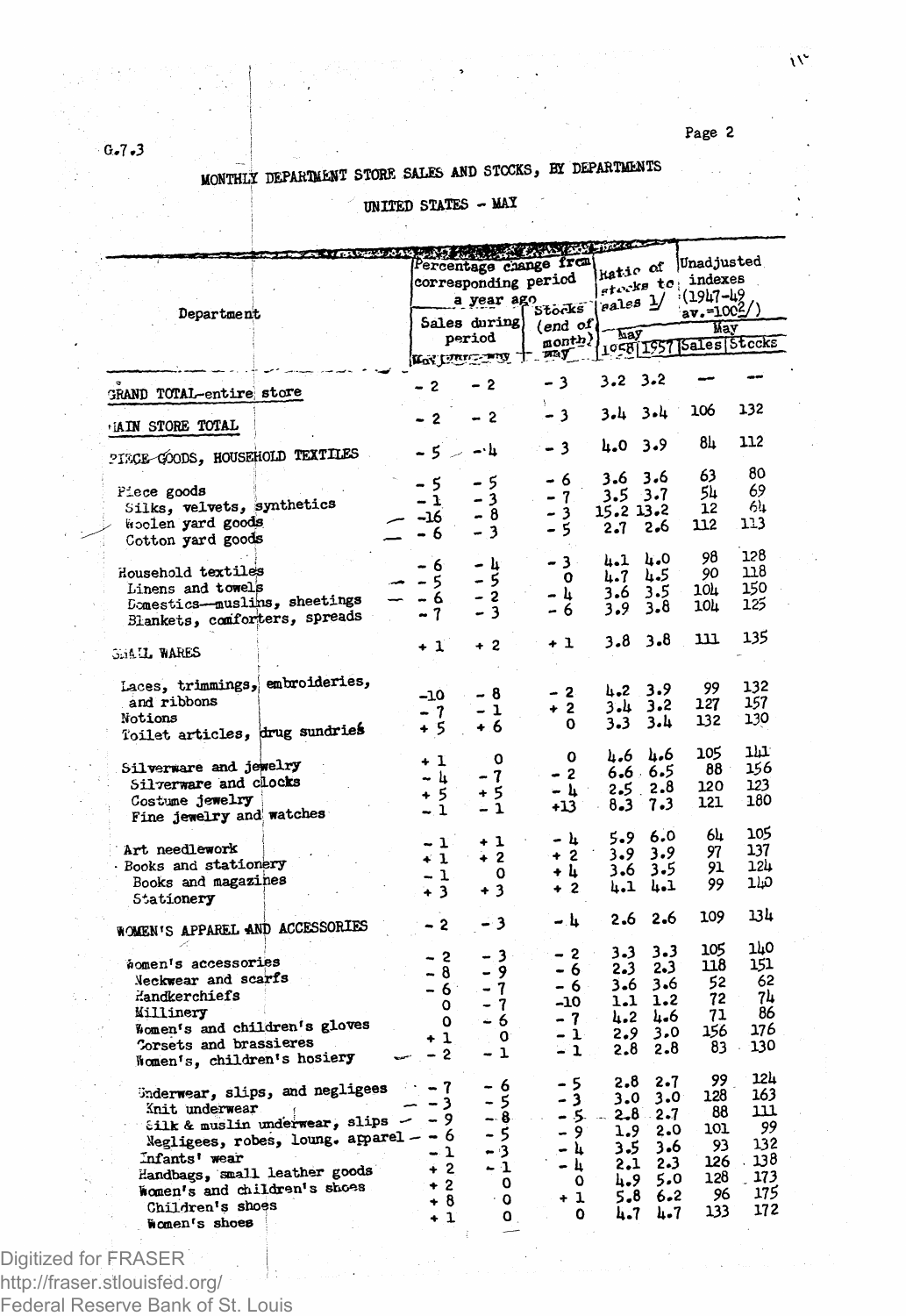$\sqrt{ }$ 

**Pase 3**

#### **MONTHLY DEPARTMENT STOKE SALES AND STOCKS, BY DEPARTMENTS (Continued)**

**UNITED STATES - MAY**

|                                                                                                                                                                                    |                                                  | Percentage change from<br>corresponding period<br>a year ago<br>Stocks |                                                                                       |                                                             | katio of<br>stocks to<br>sales 1/              |                                                             | Unadjusted<br>indexes<br>$(1947 - 49)$     |  |  |
|------------------------------------------------------------------------------------------------------------------------------------------------------------------------------------|--------------------------------------------------|------------------------------------------------------------------------|---------------------------------------------------------------------------------------|-------------------------------------------------------------|------------------------------------------------|-------------------------------------------------------------|--------------------------------------------|--|--|
| Department                                                                                                                                                                         | Sales during<br>period                           |                                                                        | (end of<br>month)                                                                     | <b>Hay</b><br>1958 1957 Sales Stocks                        |                                                | av.=1005<br>. May                                           |                                            |  |  |
|                                                                                                                                                                                    |                                                  | May Jan.-May                                                           | May                                                                                   |                                                             |                                                |                                                             |                                            |  |  |
| WOMEN'S APPAREL, ACCESSORIES (Cont.)                                                                                                                                               |                                                  |                                                                        |                                                                                       |                                                             |                                                |                                                             |                                            |  |  |
| Women's apparel<br>Women's, misses' coats & suits<br>women's, misses' coats<br>Women's, misses' suits<br>Juniors' and girls' wear<br>Juniors' coats, suits, dresses<br>Girls! wear | - 2<br>- 3<br>$+1$<br>$-12$<br>-31<br>- 8<br>+ 4 | - 3<br>$-5$<br>$-2$ <sup>2</sup><br>$-12$<br>- 3<br>- 6<br>0           | - 5<br>$-8$<br>- 4<br>$-17$<br>– և ∸<br>$\frac{-3}{4}$                                | 2.0.<br>2.1<br>2.3<br>2. L<br>$2 - 2$<br>1.7<br>2.8.        | $2.1 -$<br>2.5<br>2.4<br>2.5<br>1.6<br>$3.1 -$ | 112<br>48<br>1иб∴<br>51.<br>$2.2 - 109$<br>۰ 108<br>$109 -$ | 125<br>71<br>70<br>68<br>140<br>128<br>148 |  |  |
| Women's and misses' dresses<br>Inexpensive dresses<br>Better dresses<br>Blouses, skirts, sportswear<br>Aprons, housedresses, uniforms<br>Furs                                      | - 3<br>- 3<br>– հ<br>0<br>- 3<br>+12             | - 5<br>- 5<br>- 5.<br>$\frac{-1}{2}$<br>$+3.$                          | $-1$<br>≐ հ<br>$-1$<br>$-8$ 2.2<br>-և ա<br>$\overline{\phantom{0}}$<br>$\overline{2}$ | 1.5.<br><b>L.L</b><br>1.9<br>1.3 <sub>1</sub><br>6.9        | 1.5<br>1.1<br>1.9<br>2.և<br>1.3<br>$.7 - 9.$   | 138 ~135<br>145.<br>12h<br>151.<br>170 :<br>50              | 137<br>131<br>173<br>126<br>-93            |  |  |
| <b>MEN'S AND BOYS' WEAR</b>                                                                                                                                                        | 0<br>$\mathcal{V}$                               | $-2$                                                                   | $-3$                                                                                  | $4 - 8$                                                     | 4.9                                            | 97                                                          | 147                                        |  |  |
| Men's clothing<br>Men's furnishings and hats<br>Boys' wear<br>Men's & boys' shoes, slippers                                                                                        | $-2$<br>- 1<br>$+2$<br>+ ம்                      | - հ<br>$-2$<br>$-2$<br>+ 3                                             | - 3<br>- 4.<br>- 3<br>$-1$                                                            | 4.8<br>4.6<br>4.5<br>6.1                                    | 4.9<br>4.8<br>h. 7<br>6.3                      | 115<br>86<br>- 91<br>118                                    | 161<br>142<br>126<br>162                   |  |  |
| <b>HOMEFURNISHINGS</b>                                                                                                                                                             | - 3                                              | - 3                                                                    | - 3                                                                                   |                                                             | 3.9 3.9                                        | 112.                                                        | 130                                        |  |  |
| Furniture and bedding<br>Mattresses, springs, studio beds<br>Upholstered, other furniture<br>Domestic floor coverings<br>kugs and carpets<br>Linoleum                              | -6.<br>0<br>$-2$<br>$\frac{1}{2}$                | $-6$<br>$-3$<br>$-7 - 6$<br>$-3$<br>$-4$<br>$-8$                       | - 5'<br>$-7$<br>- 3<br>$-6$<br>$-7$<br>-13 -                                          | J.S.<br>1.8<br>4.7<br>$4 - 7$<br>ు.ం                        | 3.8<br>2.0<br>$4 - 4 - 3$<br>հ.8<br>4.8<br>3.3 | 12L I<br>137<br>117 -<br>88<br>89.<br>75                    | 131<br>139<br>128<br>112<br>117<br>67      |  |  |
| Draperies, curtains, upholstery<br>Lamps and shades<br>China and glassware<br>Major household appliances<br>Housewares (incl. small appliances) + 1<br>Gift shop                   | - 4<br>$\frac{-3}{5}$<br>$-1$<br>$+3$            | - և<br>- 5<br>– և<br>- 4<br>$+3$<br>+ L                                | - 4<br>$-2$<br>$-2$<br>- 900<br>$-h$<br>$+2$                                          | $4.1 + 0$<br>-1.5<br>7.1<br>$2 - 3$<br>3.3<br>$5.6^{\circ}$ | 4.4<br>7.1<br>2.4<br>3.4<br>5.6                | 114<br>∕85∶<br>102<br>89.<br>1h2.<br>`ىلاند                 | 127<br>126<br>136<br>107<br>Ш9<br>162      |  |  |
| kadios, phonographs, television,<br>pianos, records, sheetmusic, instr. + 1<br>hadios, phonographs, television<br>kecords, sheet music, instr.                                     | +6<br>$\cdot$ 0                                  | $+3$<br>+ 3<br>+ 1                                                     | + 9<br>+10<br>⊶ 8                                                                     | 3.9<br>∵ 1، 3<br>5.3                                        | $3 - 6$<br>3.3<br>4.9                          | 98 ⊹<br>106.<br>113.                                        | -113<br><u>149</u><br>148                  |  |  |
| MISCELLANEOUS MERCHANDISE DEPTS.                                                                                                                                                   | $+3.$                                            | + 5                                                                    | $-13.23.3$                                                                            |                                                             |                                                | 102                                                         | 127                                        |  |  |
| Toys, games, sporting goods, cameras + 5<br>Toys and games<br>Sporting goods and cameras<br>Luggage<br>Candy                                                                       | - 1<br>$+10$<br>- 7<br>+ 9                       | $+6.1$<br>- 1<br>$+12$<br>- 9<br>+ 5                                   | $+2.1$<br>$+2$<br>$+2$<br>$-2$<br>$+2$                                                | 6.5<br>$3.5^{\circ}$<br>$1 - 2$                             | $5 - 2$ $5 - 3$<br>6.2<br>և 3 և 6<br>3.4<br>13 | 89.<br>56<br>143.<br>118<br>97                              | 1h9<br>143<br>A51<br>136<br>108            |  |  |

Digitized for FRASER http://fraser.stlouisfed.org/ Federal Reserve Bank of St. Louis